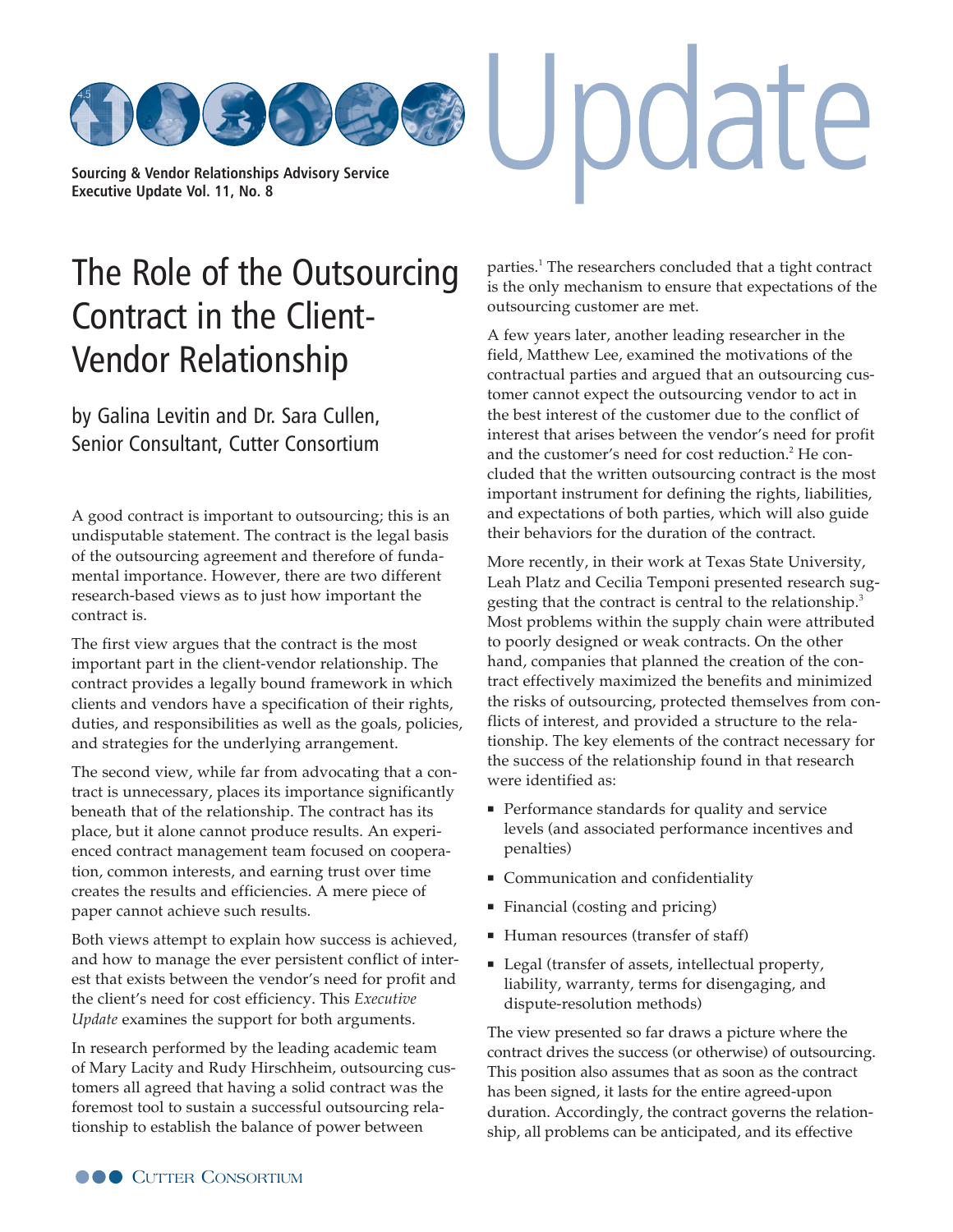management should not be too difficult since the necessary mechanisms should have been built into the contract, according to Lee.<sup>4</sup>

However, such a view ignores two basic conditions: first, by believing that a good contract is capable of managing itself and not requiring much investment in contract management (dubbed as the "ongoing self-management myth"), and, second, by believing that things will not change, thus ignoring the dynamic nature of IT as well as the dynamic nature of human relationships.

According to Linda Cohen and Allie Young in *Multisourcing: Moving Beyond Outsourcing to Achieve Growth and Agility,*<sup>5</sup> most organizations that enter outsourcing contracts do not budget and plan adequately for the ongoing management of the relationship and the services that are provided. This is very problematic. For example, many companies outsource because they are unhappy with the performance of their internal IT departments. However, that dissatisfaction is primarily the result of their own lack of involvement, according to research by Petter Gottschalk and Hans Solli-Saether from the Norwegian School of Management.<sup>6</sup> This is a quite a perverse turn of events, since a lack of involvement is also the typical starting point for managing outsourcing agreements. Consciously or unconsciously, outsourcing companies assume that investing in governance processes over the contract's lifetime is unnecessary. New governance competencies and processes — as well as new metrics for performance management that are necessary to ensure that the services are delivered at adequate levels (which could be very different from what was acceptable years, or even months, before) — are ignored.

Cohen and Young further observed that companies tend to believe in the myth of stability "steady state," simply assuming that once the contract has been signed for a specific term, the service-level agreement (SLA), pricing structure, and service options cannot and will not change.<sup>7</sup> In reality, however, contracts are often renegotiated, and companies must consider this when entering the original agreements. Even with the most comprehensive contract and favorable terms, there will soon come a time when the client will be asking the provider for support that has not been officially

included in the contract, all a part of the dynamic nature of IT.

Unfortunately, those outsourcing contracts that assumed a steady state actually impeded change. Many outsourcing contracts cannot handle change in an efficient manner. Rather, they include terms and conditions that make it very difficult, time-consuming, and expensive to accommodate change. This is quite ironic, as one reason outsourcing became so popular in the first place was so that companies could be more responsive to growth and changing business needs.

By nature, outsourcing contracts must change and therefore must accommodate change. They must adopt new pricing models and SLAs that anticipate and accommodate change. They must be regularly and frequently reviewed and refreshed as business and technology change dictates. In such an environment, it is irrational to let the contract govern the entire relationship. In reality, someone must manage the contract and sustain the relationship to encourage strategic cooperation.

Although researchers Lee and Platz and Temponi see the standards written into contracts as important drivers of success, legal academia is deemphasizing the role of contract.<sup>8</sup> In the legal literature, there has been an evolution of thought during the last decade away from contracts and legal theories as the cornerstone of contracting behavior. Rather than fixating on the contractual frame of reference, a growing body of work suggests priority should be given first to the business relationship, secondary attention to the economic deal, and the contract should be relegated to a peripheral role.

In this dynamic world, customers must learn to find ways to align their interests with the provider so that efforts can be focused on their common goals, beginning with a focus on the establishment of trust and perceptions of common interests. Moreover, once a close relationship and earned trust develop, this may reduce the need for detailed monitoring of the vendor over time.

In their book about contractual theory, Gottschalk and Solli-Saether present a picture of outsourcing that portrays a tight relationship among contract, cooperation, and performance.<sup>9</sup> Contracts and cooperation are not substitutes but complementing factors to performance.

The *Executive Update* is a publication of the Sourcing & Vendor Relationships Advisory Service. ©2010 by Cutter Consortium. All rights reserved. Unauthorized reproduction in any form, including photocopying, downloading electronic copies, posting on the Internet, image scanning, and faxing is against the law. Reprints make an excellent training tool. For information about reprints and/or back issues of Cutter Consortium publications, call +1 781 648 8700 or e-ma[il service@cutter.com. Print](mailto:service@cutter.com) ISSN: 1551-6261 (*Executive Report*, *Executive Summary,* and *Executive Update*); online/electronic ISSN: 1554-7094.